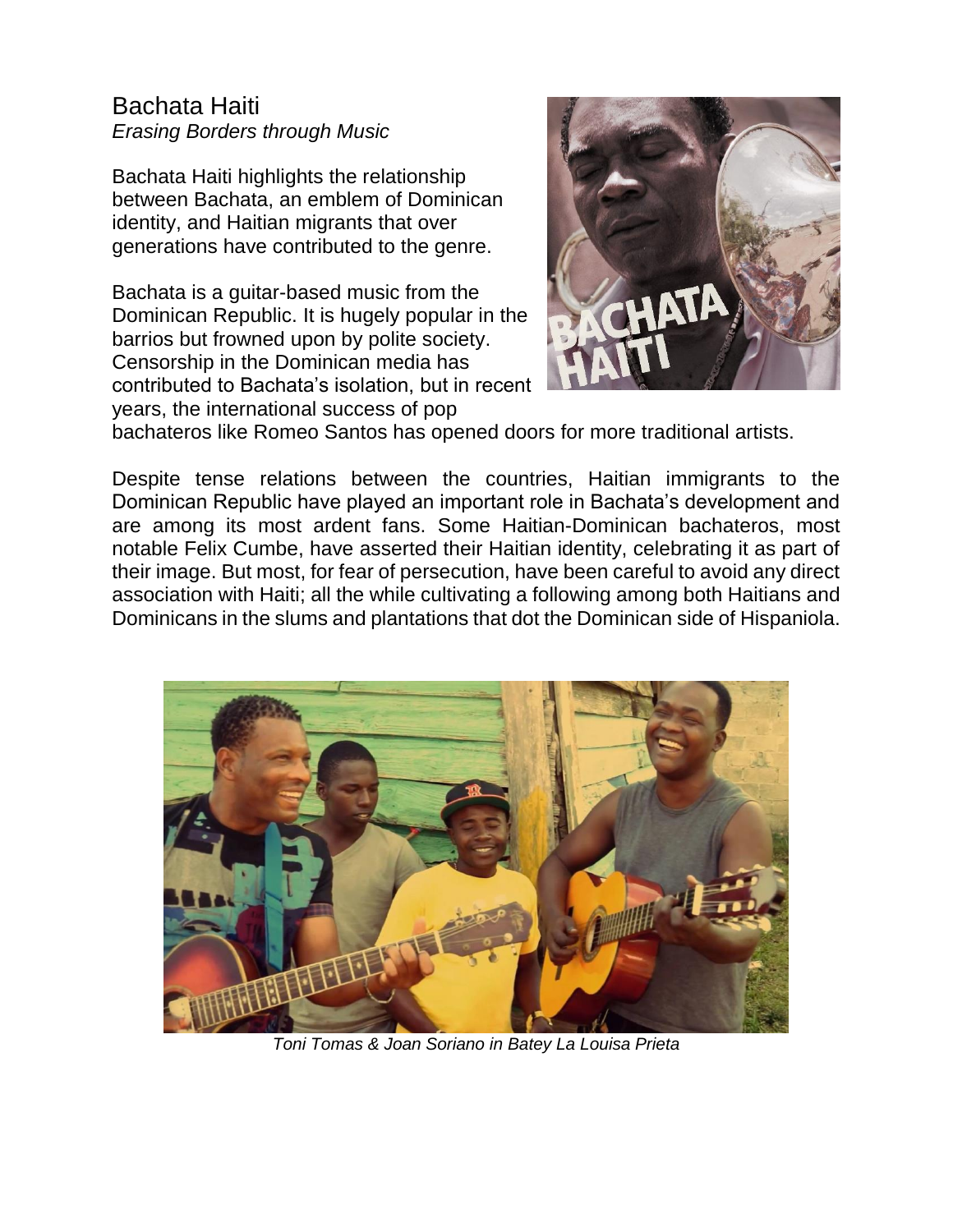Though Creole is the mother tongue of a number of popular bachata artists, and of many of their fans, a Creole language bachata has never been released until now. Sung in Creole and Spanish, Bachata Haiti joins bachata guitar maestro [Joan Soriano](http://www.iasorecords.com/artists/joan-soriano) with a roster of Haitian-Dominican artists, including Felix Cumbe, Franklin Medina "El Zorro Negro", Toni Tomas, Hector Ventura "El Gabilan", Tony Sugar [Los Diplomaticos de Haiti], and Willy Sánchez.



**Fritz Sterling "Felix Cumbe"**

Cumbe migrated from Haiti to the Dominican Republic as a teenager in the 1974. There he encountered merenguero Fernandito Villalona. The two formed a partnership with Cumbe writing many of Villalona's hit songs of the 1980s, and Villalona helping Cumbe to launch a solo career.

In the early 1990s, as big band merengue was knocked off its pedestal by the new electric bachata, Cumbe partnered with guitarist Joan Soriano to engineer a transformation from merenguero to bachatero. The two recorded a series of hits that secured Cumbe's future as a leading bachatero, and darling of the Dominican-Haitian community.

Over the course of a 40 year career, Cumbe has composed dozens of hit merengues, kompas, bachatas, and even rara. Although his bachata and merengue songs have all been in Spanish, Cumbe composes his songs first in Creole, and then translates them. The Haitian influence is unmistakable in his bachatas, giving them a flavor that is uniquely his.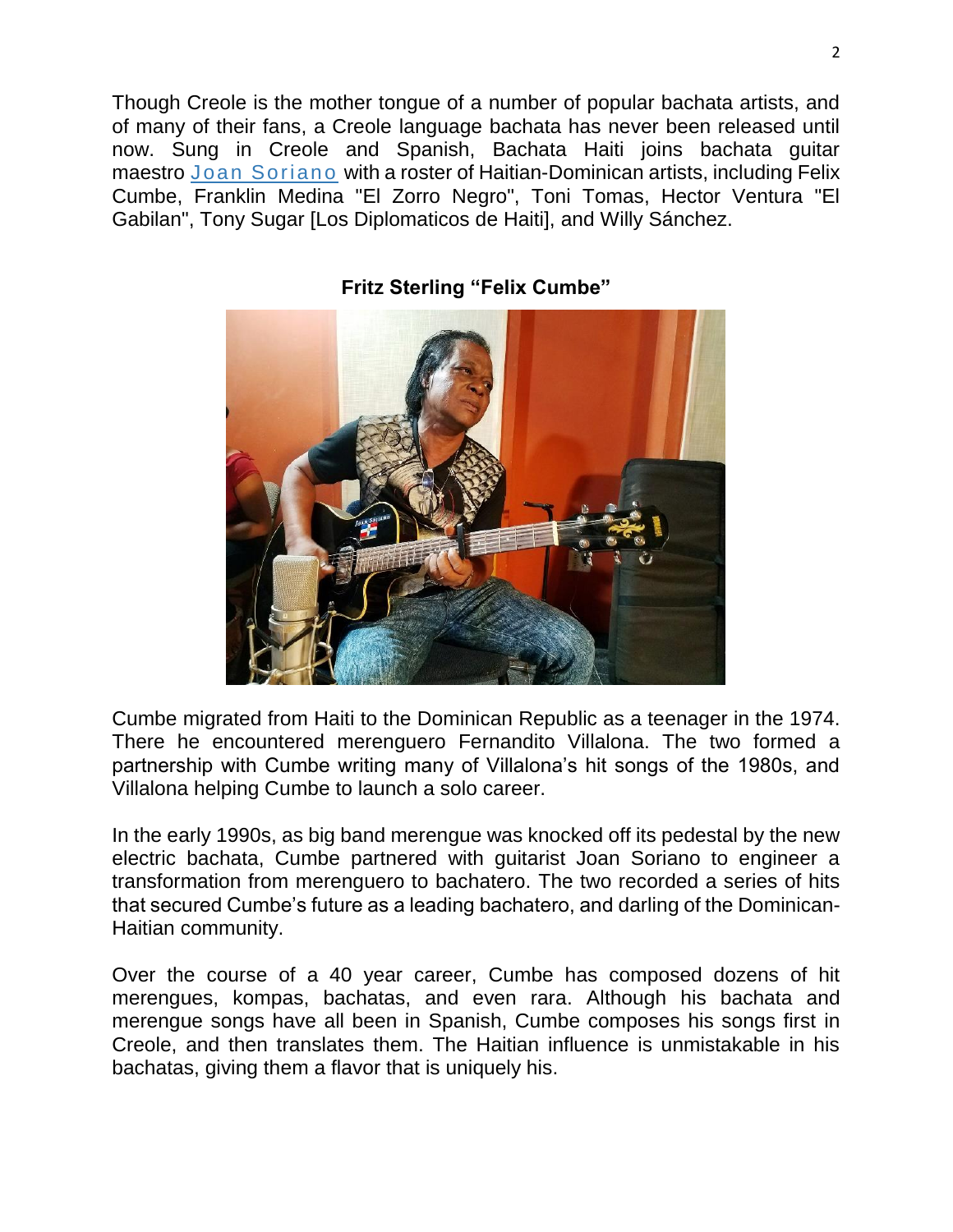#### **Franklin Medina "El Zorro Negro"**



After Cumbe, el Zorro is the most popular bachatero among the DR's Haitian diaspora. And as with Cumbe, El Zorro launched his career by recording an album with Joan Soriano. Until now, Zorro has only recorded in Spanish. But for Bachata Haiti, he has composed for the first time in Creole with "Tounen nan vim", "Come back to me". He has also paid homage to a favorite composer of his youth with bachata interpretations of Haitian kompa spirituals "Ti puchon", and "Necessite", composed by Haitian legend Jean Similian.

## **Manuel Perez "Tony Sugar"**

Tony Sugar made his name in the 1970s as one of the founding members of Los Diplomaticos de Haiti, who were the first to introduced big band Kompa to Dominican audiences. The relationship between kompa and Dominican merengue is hotly debated, with opposing views of which gave rise to the other. Tony wrote Joan Soriano's hit "Tu me estas matando". On this album he interprets his own Creole composition, Kriye Kriye (cry cry). His laid back Spanish language son, "Si un amor se va" is Joan Soriano's cameo on this album as lead vocalist.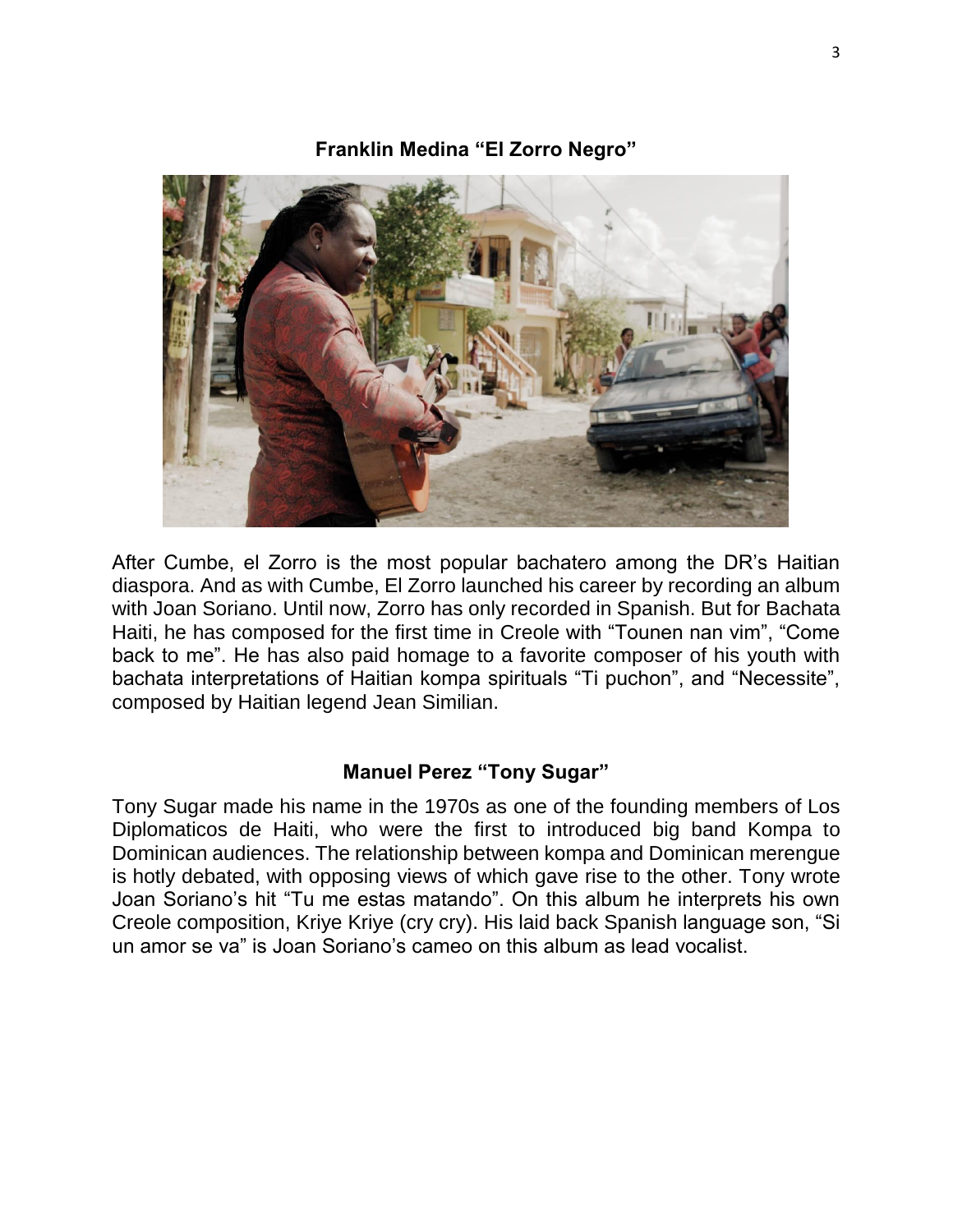**Tomas Perez Zenon "Toni Tomas"**

Another disciple of Joan Soriano's, Toni has composed a number of Spanish language bachatas, but for this project for the first time composed two songs in Creole. The pre-released single "Cheri amou" has become a hit in both Haiti and the Dominican Republic. While the song has stirred controversy as the first Creole bachata in circulation, its popularity among Dominicans is proof that music can unite.

## **Willy Sanchez**

Another Haitain composer in Joan's entourage, this album marks Sanchez' debut with a haunting homage to a femme fatale, Marie Therese.